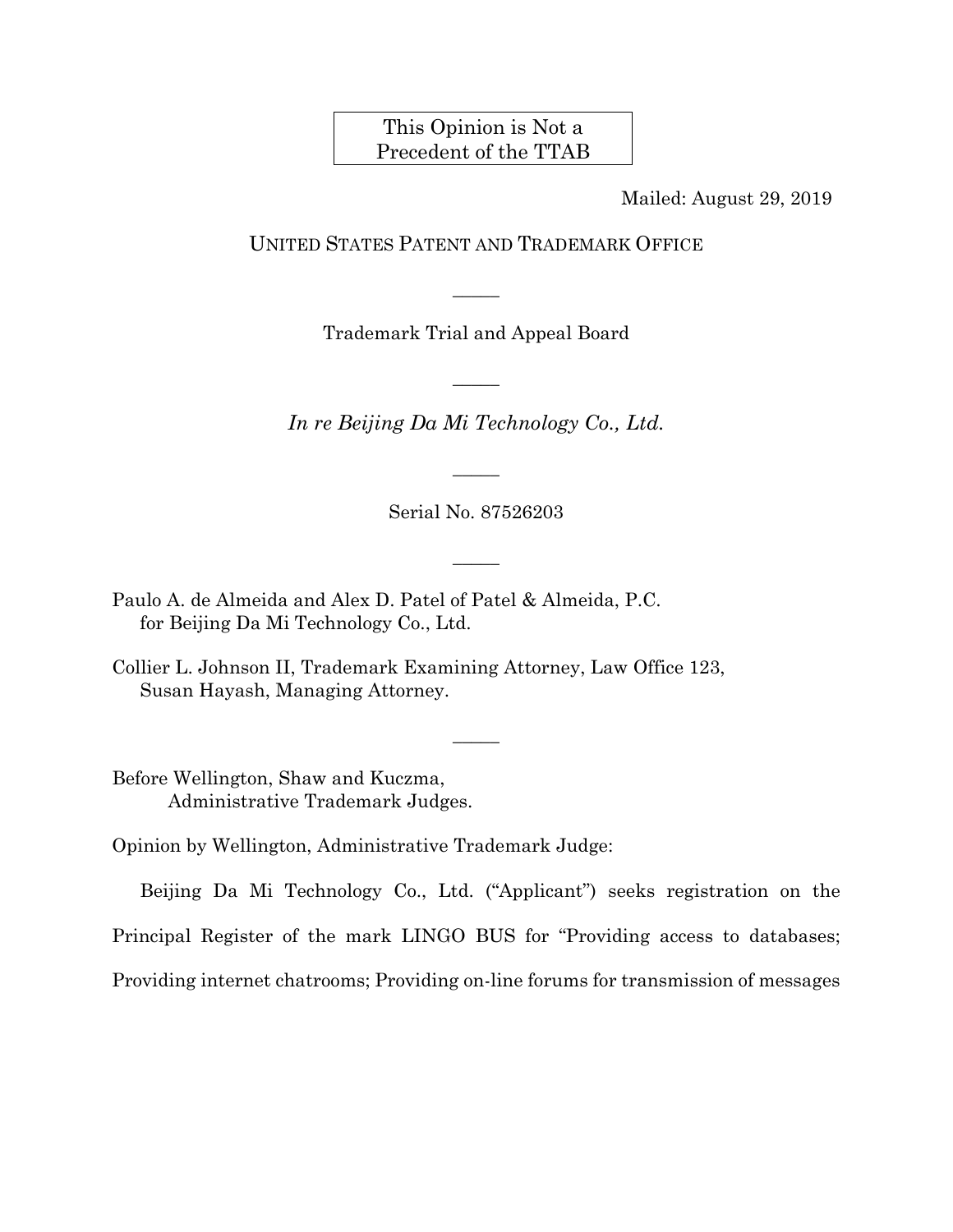among computer users; Radio communications; all the aforesaid services related to

language education" in International Class 38.1

The Examining Attorney refused registration under Section 2(d) of the Trademark Act, 15 U.S.C. § 1052(d), based on a likelihood of confusion with four registered marks owned by the same entity, including the standard character mark LINGO (Reg. No. 3218984)2 for:

Telecommunications services, namely local, long distance, and international long distance telephony communications services; electronic voice, facsimile, data, video, image and information transmission via a global computer network and other computer networks; telephony and voice over Internet Protocol (VOIP) services; providing custom calling features, namely call forwarding, caller ID, caller ID blocking, three way calling, call waiting, call return, automatic busy-line redial, and do not disturb functionality; audio and video teleconferencing services; location independent personal communications services comprising mobile, voice, data and facsimile transmission services; providing telecommunications connections to worldwide global computer networks and other computer networks, in International Class 38.

After the Examining Attorney made the refusal final, Applicant filed a request for

reconsideration and appealed. The request for reconsideration was denied by the

Examining Attorney and the appeal has been briefed. For the reasons set forth below,

we affirm the refusal to register.

1

<sup>1</sup> Application Serial No. 87526203 was filed under Section 1(b) of the Trademark Act based upon a bona fide intent to use the mark in commerce. The recitation of services was amended by Applicant in its request for reconsideration (4 TTABVUE).

<sup>2</sup> Registration No. 3218984 issued on March 13, 2007 and has been renewed. The other cited

registrations are:  $\overline{\mathcal{O}}$  (Reg. No. 3218986); LINGO (Reg. No. 3218984); LINGO WORLD MAX (Reg. No. 3802557); and LINGO UNWIRED (Reg. No. 3525312). For reasons explained *infra*, we base our decision solely on Reg. No. 3218984.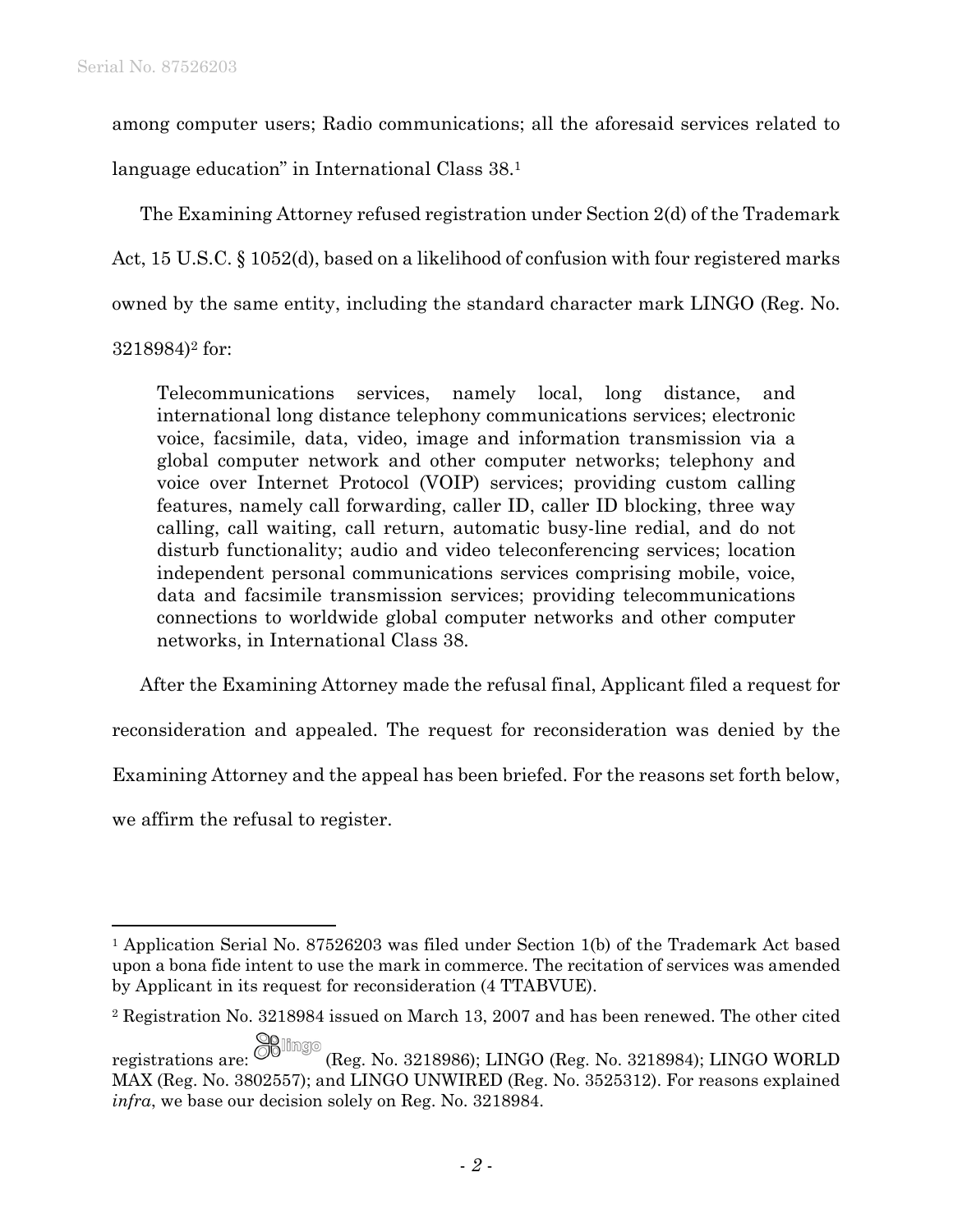Serial No. 87526203

1

## I. Likelihood of Confusion

The determination under Section 2(d) involves an analysis of all of the probative evidence of record bearing on a likelihood of confusion. *In re E.I. du Pont de Nemours & Co.*, 476 F.2d 1357, 177 USPQ 563, 567 (CCPA 1973) (setting forth factors to be considered, hereinafter referred to as "*du Pont* factors"); *see also In re Majestic Distilling Co.*, 315 F.3d 1311, 65 USPQ2d 1201, 1203 (Fed. Cir. 2003). In any likelihood of confusion analysis, two key considerations are the similarities between the marks and the relatedness of the goods or services. *See In re Chatam Int'l Inc*., 380 F.3d 1340, 71 USPQ2d 1944 (Fed. Cir. 2004); *Federated Foods, Inc. v. Fort Howard Paper Co.*, 544 F.2d 1098, 192 USPQ 24, 29 (CCPA 1976) ("The fundamental inquiry mandated by § 2(d) goes to the cumulative effect of differences in the essential characteristics of the goods [or services] and differences in the marks.").

For purposes of our confusion analysis, we focus on the aforementioned cited registration for the standard character mark LINGO (Reg. No. 3218984) because it is the most relevant.3 If we find a likelihood of confusion as to this cited mark, we need not make a finding as to the other registered marks. Conversely, if we do not find that a likelihood of confusion exists as to the LINGO mark, we would not find it as to the other cited marks. *See Fiserv, Inc. v. Elec. Transaction Sys. Corp*., 113 USPQ2d 1913, 1917 (TTAB 2015); s*ee also In re Max Capital Group Ltd*., 93 USPQ2d 1243, 1245 (TTAB 2010).

<sup>&</sup>lt;sup>3</sup> This registration covers the same services as the other cited registrations and, unlike the other cited marks, the mark does not contain either additional wording or design elements.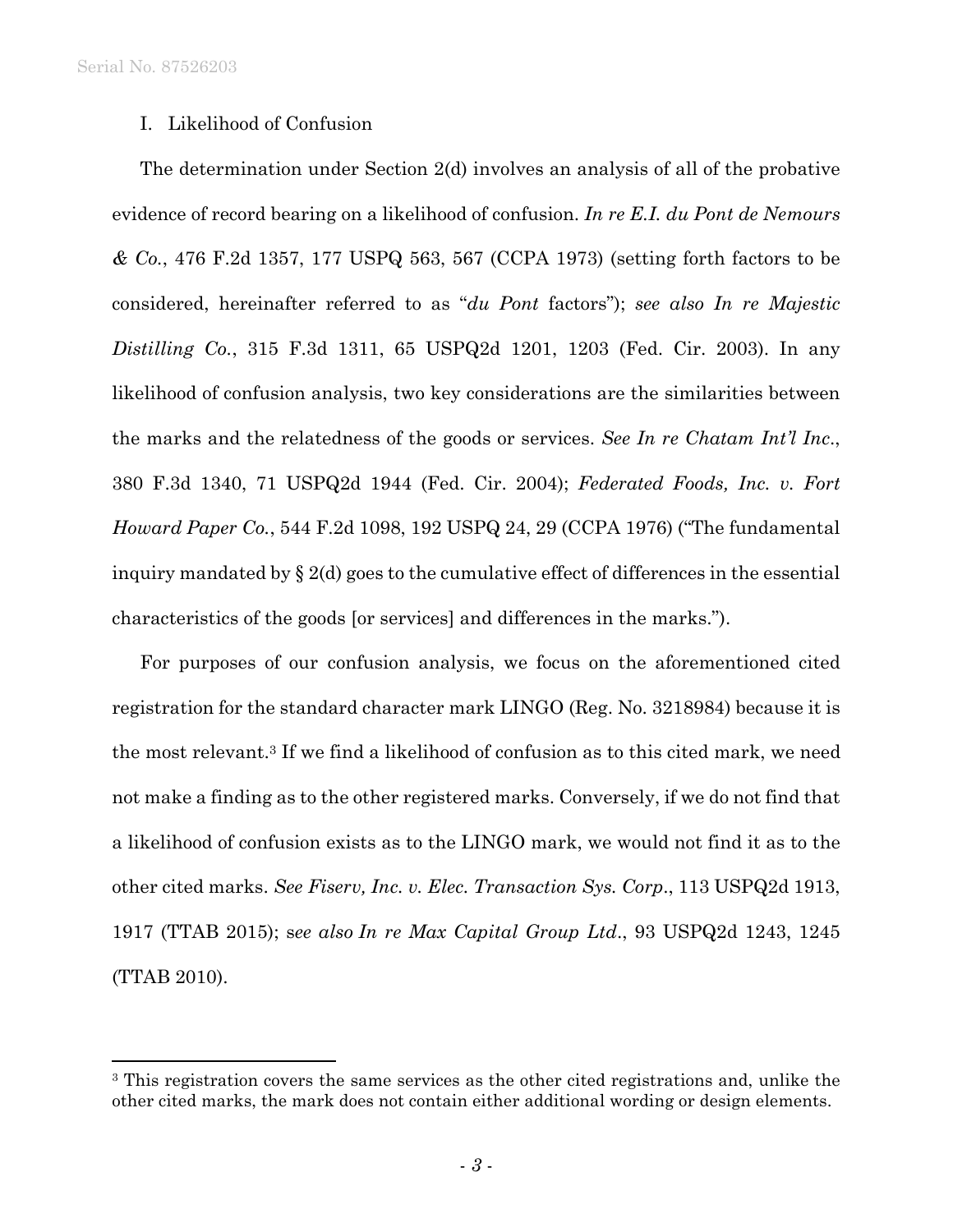# A. Relatedness of the Services

We begin our analysis with the second *du Pont* factor by making a comparison of the services identified in Applicant's application vis-à-vis the services identified in the cited registration. We must make our determinations under these factors based on the services as they are recited in the registration and application. *See Octocom Systems Inc. v. Hous. Comput. Servs, Inc*., 918 F.2d 937, 16 USPQ2d 1783, 1787 (Fed. Cir. 1990) ("The authority is legion that the question of registrability of an applicant's mark must be decided on the basis of the identification of goods [or services] set forth in the application regardless of what the record may reveal as to the particular nature of an applicant's goods [or services], the particular channels of trade or the class of purchasers to which sales of the goods [or services] are directed."); *In re Elbaum*, 211 USPQ 639 (TTAB 1981).

At the outset, we address a key point of contention regarding the nature of Applicant's services and what is perhaps the crux or reason for this appeal. That is, Applicant argues that its "messaging and communications" services are "specifically related to language education."4 Indeed, in its reply brief, Applicant underlines and places in bold the wording "language education" and "language education-focused" numerous times to emphasize what it believes is the field or purpose of its services. Applicant also asserts that "none of the Examining Attorney's evidence even suggests

1

<sup>4 12</sup> TTABVUE 7.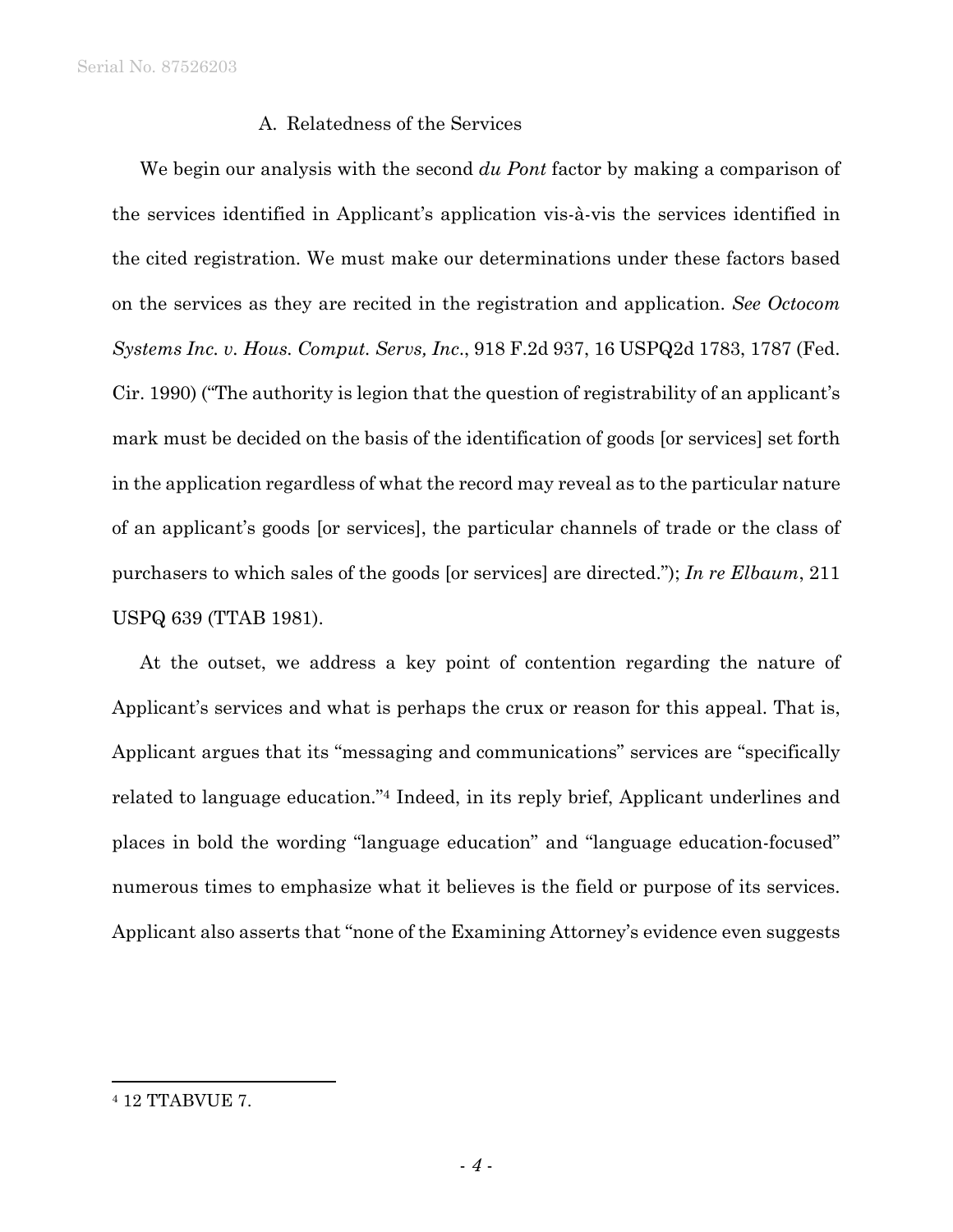the registrant's telephone-based call services are related to language educationfocused messaging and telecommunications services."5

The Examining Attorney, on the other hand, acknowledges Applicant's amendment to the recitation of services with its request for reconsideration – namely to include the language "all the aforesaid services related to language education" – but asserts that Applicant's services are nonetheless "closely related to the registrant's services" because they are still regarded as communications services.6 In response to Applicant's emphasis that Applicant's provision of chatrooms, online forums and radio communications services are only related to language education, the Examining Attorney points out that Registrant's telecommunications services are unrestricted and thus are "all broad enough to include services related to language education."7 In support of the refusal, the Examining Attorney submitted several third-party registrations for the same marks in connection "the same services as those of the applicant and registrant."8 The Examining Attorney also relies on printouts from the Verizon website showing the "offering radio communication services and telecommunications services under the same mark."9

While we understand Applicant's arguments and may appreciate frustration should Applicant's services in actuality be language education services; however, the

<sup>5</sup> *Id.*

 $\overline{a}$ 

<sup>6 11</sup> TTABVUE 11.

<sup>7</sup> *Id.*, at 12.

<sup>8</sup> *Id.*, referencing evidence attached to Office Action issue on November 2, 2018 (5 TTABVUE). <sup>9</sup> *Id.*, 5 TTABVUE 2-3 (printouts).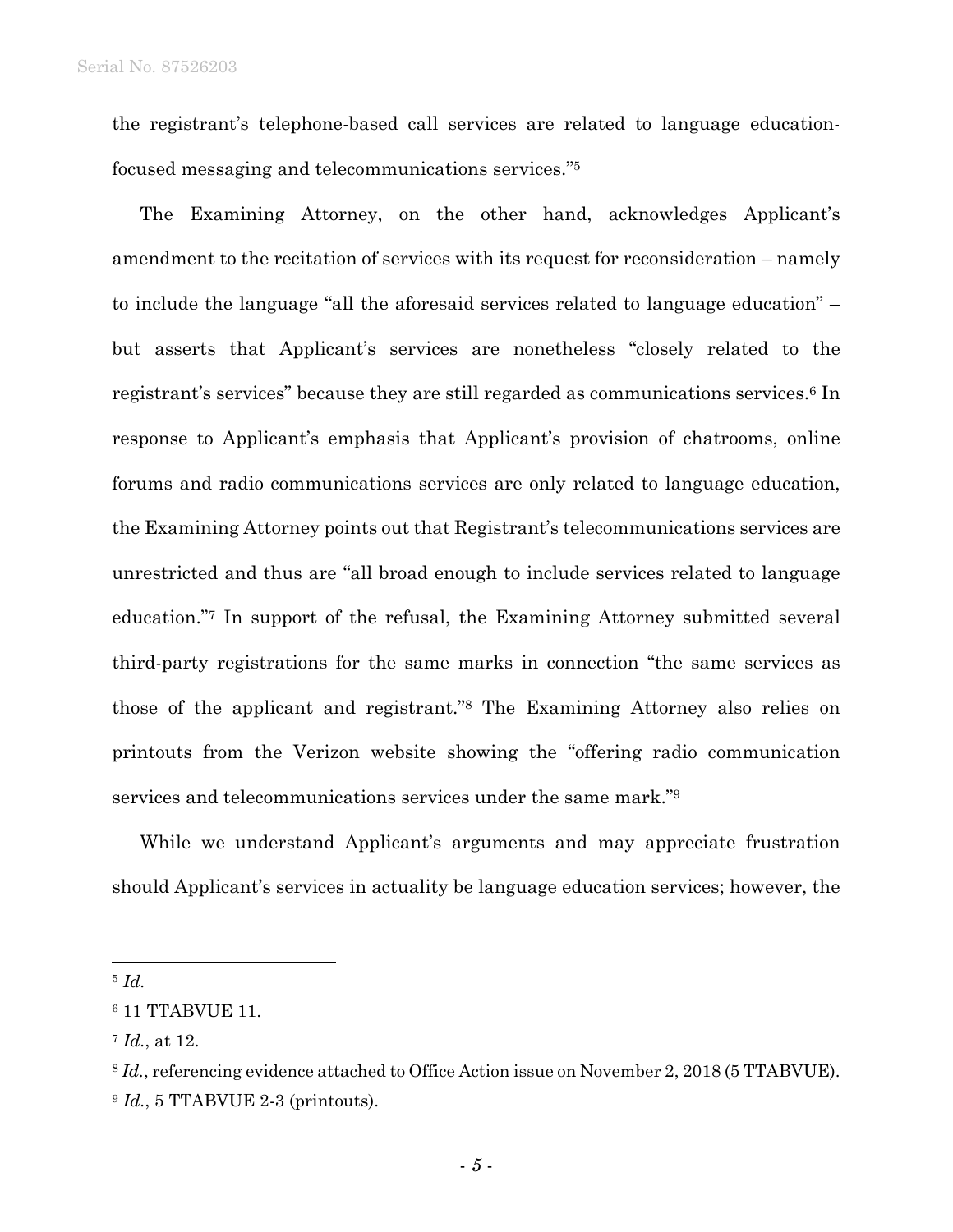$\overline{a}$ 

fact remains that Applicant's services are in Class 38 and are described in the application as essentially offering communications services to others – specifically by means of providing access to chatrooms, online forums or radio communications – albeit these services being "related to language education." To be clear, the services in the application are not "language education" services.10 Rather, Applicant's amendment merely limits the area or field of its communications services.

With the above in mind, we find the record in this case supports a finding that the involved services are related. In particular, we note that Registrant's "electronic voice, facsimile, data, video, image and information transmission via a global computer network and other computer networks" services is broad enough to include Applicant's "providing internet chatrooms … [and] on-line forums for transmission of messages among computer users," even if Applicant's services relate only to language education. That is, we agree with the Examining Attorney's observation that Registrant's services unrestricted and users of its services may thus be involved in language education as well. The third-party registration evidence submitted by the Examining Attorney, as well as the Verizon website printouts, also help show that consumers may be accustomed to entities providing both telecommunications

<sup>&</sup>lt;sup>10</sup> Pursuant to Nice Agreement [the International Classification of Goods and Services for the Purposes of the Registration of Marks], the Class 41 heading describes services encompassed by this class to include: "Education; providing of training; entertainment; sporting and cultural activities." The Class 38 heading, on the other hand, reads "telecommunications." See TMEP § 1401.02(a) which sets forth the general remarks, class numbers, class headings, and explanatory notes for each international class. We hasten to add, however, that classification is purely an administrative matter; our analysis regarding the nature of Applicant's services and their relationship to Registrant's services is not based on their classification.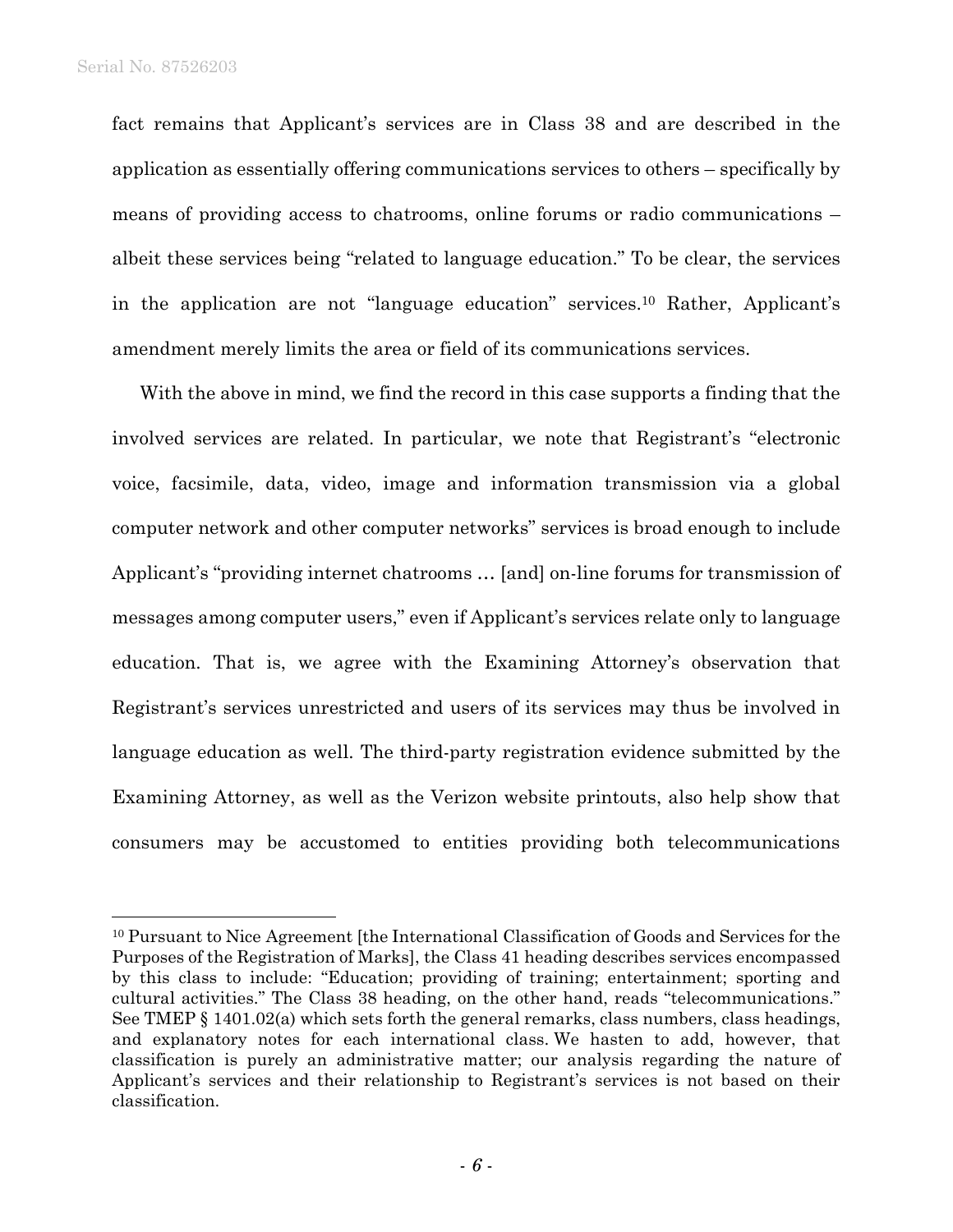$\overline{a}$ 

services, like Registrant, as well as services like those described in the application, including access to internet chatrooms, online databases, as well as providing radio communications.11 *See In re Albert Trostel & Sons Co.,* 29 USPQ2d 1783, 1785 (TTAB 1993) (copies of use-based, third-party registrations may help establish that the services are of a type which may emanate from a single source).

In sum, we find Applicant's services are related to those in the cited registration. Accordingly, the *du Pont* factor of the relatedness of the services weighs in favor of finding a likelihood of confusion.

B. Similarity/Dissimilarity of the Marks

We now compare the marks "in their entireties as to appearance, sound, connotation and commercial impression." *Palm Bay Imps., Inc. v. Veuve Clicquot Ponsardin Maison Fondee En 1772,* 396 F.3d 1369, 73 USPQ2d 1689, 1691 (Fed. Cir. 2005) (quoting *du Pont*, 177 USPQ at 567). The test under this factor assesses not whether the marks can be distinguished in a side-by-side comparison, but rather whether their overall commercial impressions are so similar that confusion as to the source of the services offered under the respective marks is likely to result. *Coach Servs., Inc. Triumph Learning LLC*, 668 F.3d 1356, 101 USPQ2d 1713, 1721 (Fed. Cir. 2012); s*ee also San Fernando Electric Mfg. Co. v. JFD Elecs. Components Corp.*, 565 F.2d 683, 196 USPQ 1, 3 (CCPA 1977); *Spoons Rests. Inc. v. Morrison Inc.*, 23 USPQ2d 1735, 1741 (TTAB 1991), *aff'd mem.*, 972 F.2d 1353 (Fed. Cir. 1992).

<sup>11 5</sup> TTABVUE 6-41 (printouts from www.verizonwireless.com and copies of third-party registrations).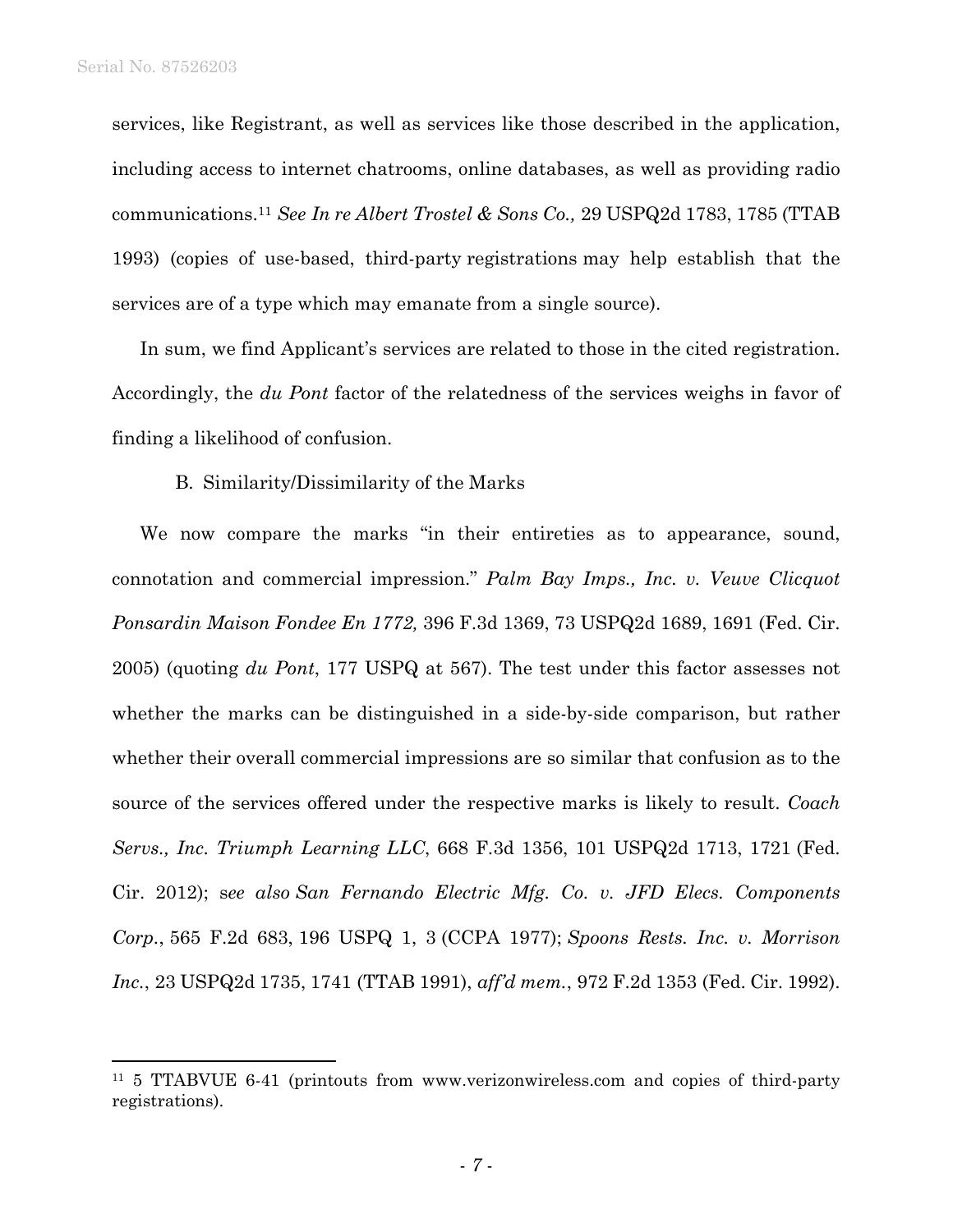The proper focus is on the recollection of the average customer, who retains a general rather than specific impression of the marks. *L'Oreal S.A. v. Marcon*, 102 USPQ2d 1434, 1438 (TTAB 2012); *Winnebago Indus., Inc. v. Oliver & Winston, Inc.*, 207 USPQ 335, 344 (TTAB 1980); *Sealed Air Corp. v. Scott Paper Co.*, 190 USPQ 106, 108 (TTAB 1975).

Here, there is the obvious visual and aural similarity between the marks due to Applicant's mark, LINGO BUS, incorporating the registered mark, LINGO. The location of Registrant's mark as the lead word in Applicant's mark certainly emphasizes the similarity. *In re Detroit Athletic Co.*, 903 F.3d 1297, 128 USPQ2d 1047, 1049 (Fed. Cir. 2018) (finding "the identity of the marks' two initial words is particularly significant because consumers typically notice those words first"); *Palm Bay Imps.,* 73 USPQ2d at 1692 ("Veuve" is the most prominent part of the mark VEUVE CLICQUOT because "veuve" is the first word in the mark and the first word to appear on the label); *Century 21 Real Estate Corp. v. Century Life of Am.,* 970 F.2d 874, 23 USPQ2d 1698, 1700 (Fed. Cir. 1992) (upon encountering the marks, consumers will first notice the identical lead word); *In re Integrated Embedded*, 120 USPQ2d 1504, 1513 (TTAB 2016) (noting that the dominance of BARR in the mark BARR GROUP is reinforced by its location as the first word in the mark); *Presto Prods. Inc. v. Nice-Pak Prods., Inc.,* 9 USPQ2d 1895, 1897 (TTAB 1988) ("[I]t is often the first part of a mark which is most likely to be impressed upon the mind of a purchaser and remembered").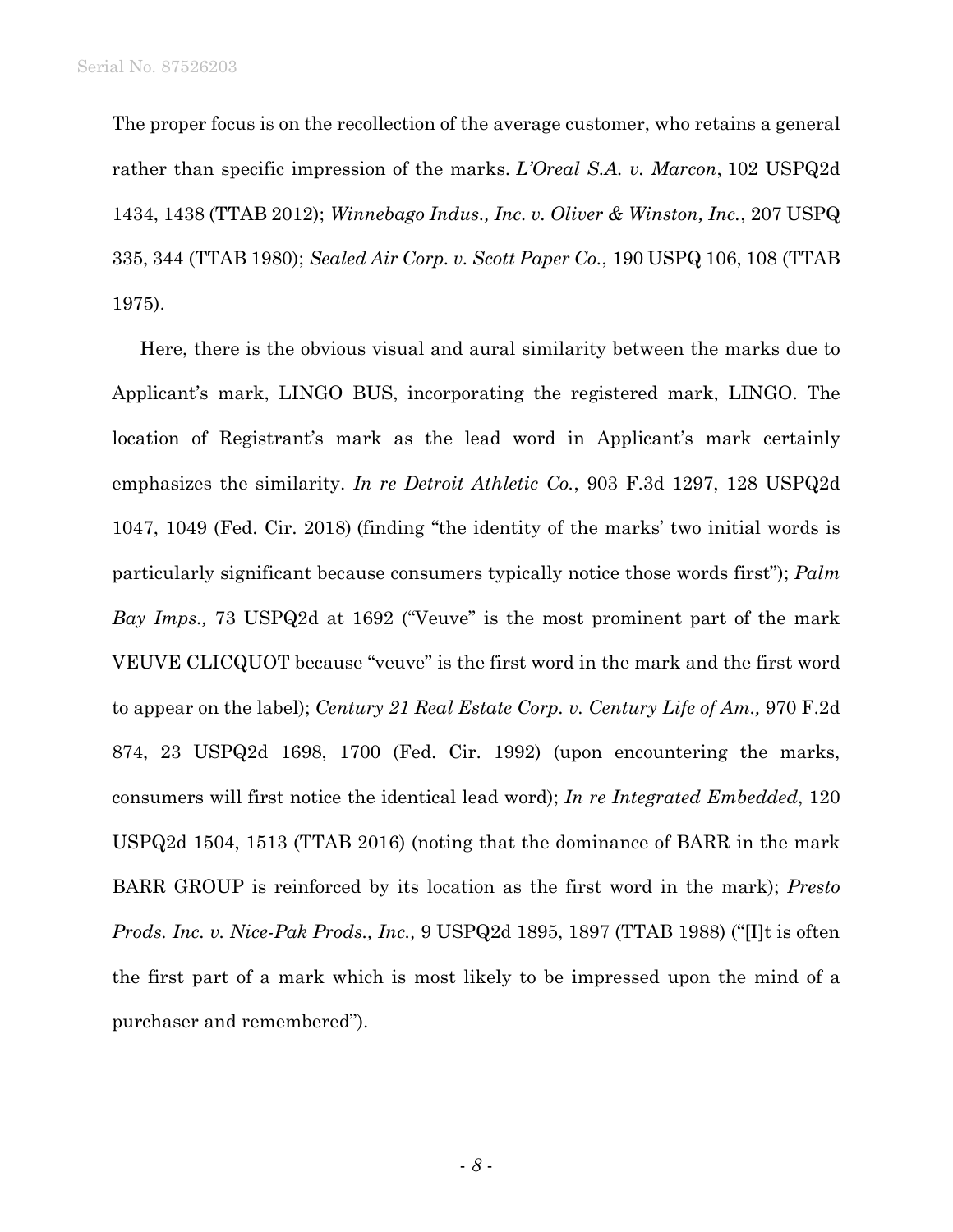In terms of connotation, the shared term LINGO may be understood as suggestive of the ability of users of the Applicant's and Registrant's communications services to communicate with others.12 This shared suggestive meaning presents one more point of similarity between the marks.

Applicant, on the other hand, argues that "the addition of BUS completely changes the commercial impression of the marks" because it "connotes a public transportation vehicle."13 Applicant's concludes that when its mark is viewed in the context of "language education-focused messaging services, LINGO BUS connotes a bus full of passengers teaching each other new languages."14 We not persuaded, however, that the marks convey significantly different meanings. As discussed supra, Applicant's services are not construed as "language education-focused" services. Rather, Applicant's services are primarily communications services related to language education and, as such, the term LINGO is suggestive of the ability for consumers of these services to communicate with each other.

This is not to say we have, nor can we, ignore the relevance of the addition of the term BUS in Applicant's mark. The term is obviously not in the registered mark. Nonetheless, we ultimately find that Applicant's entire mark, LINGO BUS, remains overall more similar than not with Registrant's mark, LINGO.

 $\overline{a}$ 

 $12$  "Lingo" is defined as "Strange or incomprehensible language or speech: such as (a) foreign language ...; (b) the special vocabulary of a particular field of interest ...; (c) language characteristic of an individual …" Merriam-Webster online dictionary (www.merriamwebster.com/dictionary); attached to Office Action issued on March 27, 2018, TSDR p. 2.

<sup>13 12</sup> TTABVUE 5.

<sup>14</sup> *Id.*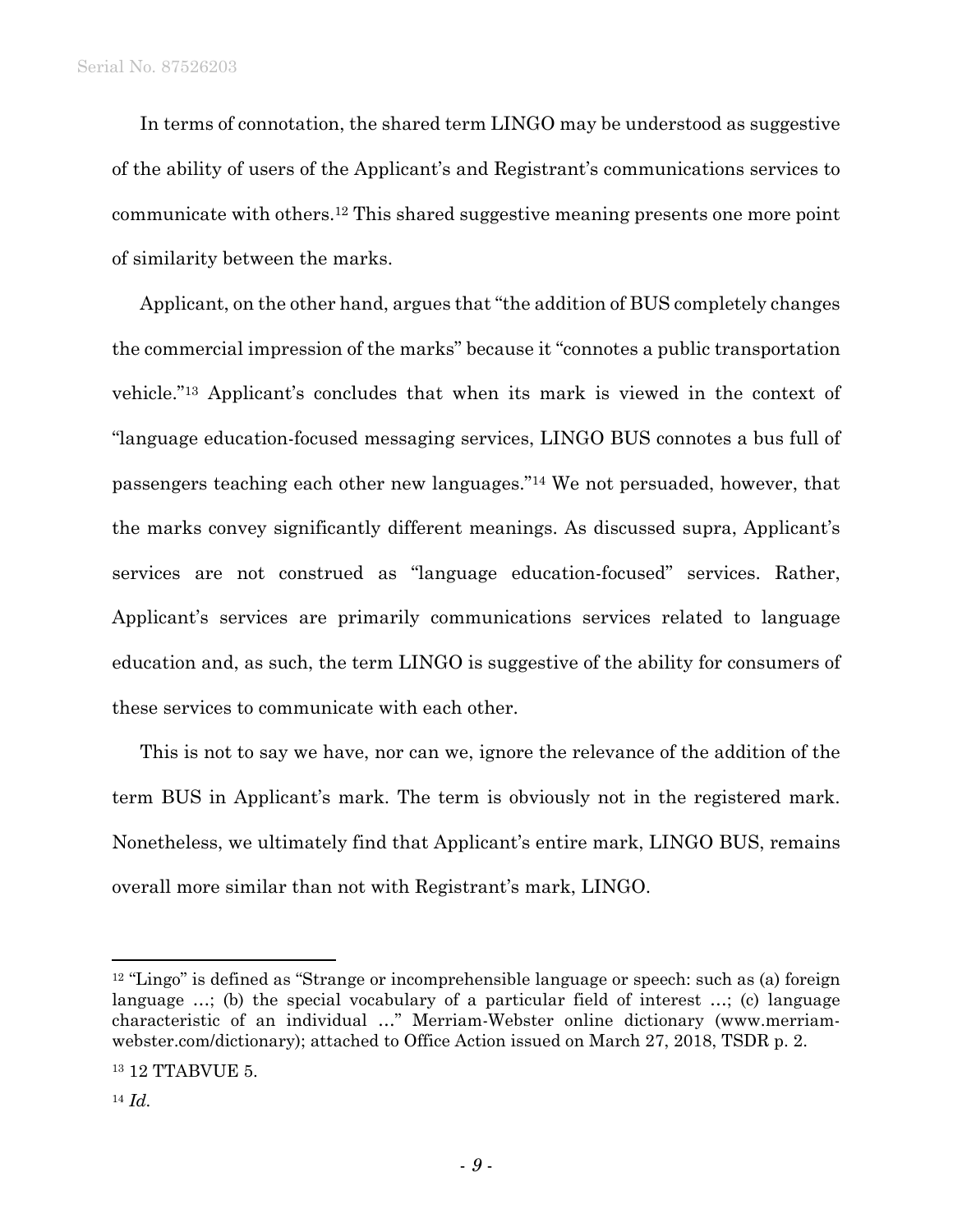$\overline{a}$ 

In sum, the marks, LINGO BUS and LINGO, are very similar in appearance and sound, and they share a similar suggestive meaning. Applicant's addition of the term BUS is a point of difference between the marks, but this is outweighed by the aforementioned similarities. This factor weighs in favor of finding a likelihood of confusion.

#### C. Alleged Weakness of Cited Mark

Applicant has argued "the term LINGO is weak and diluted for telecommunications services due to the co-existence on the Principal Register of other LINGO marks for similar services" and that it "is therefore entitled to a narrow scope of protection." However, Applicant only submitted one registration and two applications for marks containing the term LINGO. Although there is no minimum number of third-party marks and evidence of third-party use of similar marks in connection with the same or similar services required to show weakness, we have no hesitation in finding that this showing by Applicant certainly does not suffice. *See, e.g., In re Inn at St. John's, LLC*, 126 USPQ2d 1742, 1746 (TTAB 2018) (four thirdparty registrations and no third-party uses are "a far cry from the large quantum of evidence of third-party use and third-party registrations ... to be significant").<sup>15</sup>

Accordingly, we find no commercial weakness with respect to Registrant's LINGO mark.

<sup>&</sup>lt;sup>15</sup> As the Examining Attorney points out, the two applications were owned by the same party and have since been abandoned.